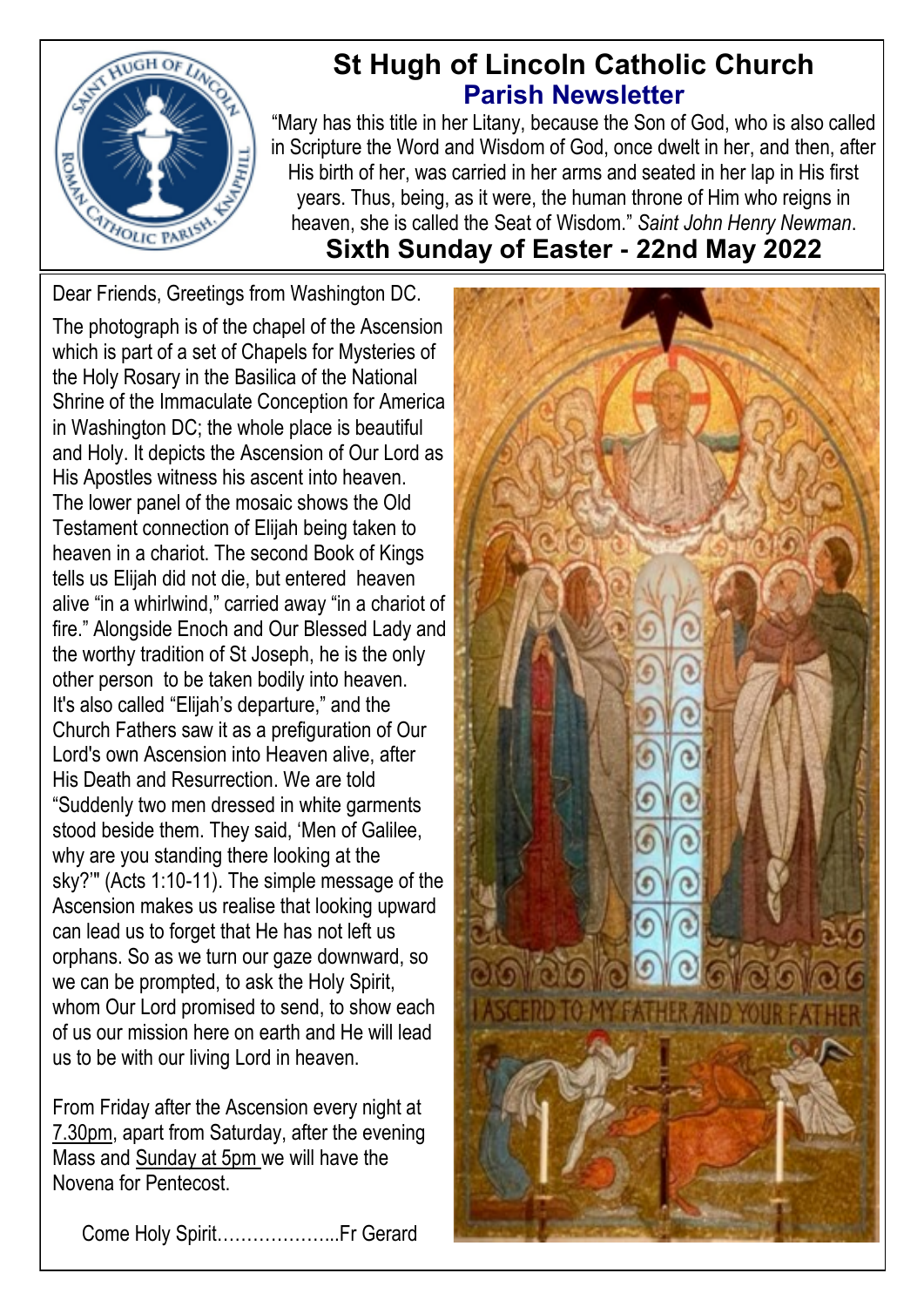#### **PARISH CONTACT DETAILS** 95 Victoria Road, Knaphill, Woking GU21 2AA Tel: 01483 472404<br>sh Priest: **Rev. Fr Gerard Hatton** arrard hatton80@gmail.com Parish Priest: **Rev. Fr Gerard Hatton** Parish Deacon: **Rev. Dcn Robert Wellbelove** Parish Office: [knaphill@abdiocese.org.uk](mailto:knaphill@abdiocese.org.uk) Newsletter: [sthughnewsletter@gmail.com](mailto:sthughnewsletter@gmail.com)<br>www.sthughoflincoln.com Twitter@StHughKnaphill Hall Bookings: Helen Naughton-01483 Twitter@StHughKnaphill Hall Bookings: Helen Naughton-01483 475922 *The Arundel & Brighton Diocesan Trust is a Registered Charity No 252878*

**Please join and support St Hugh's Church** on #easyfundraising, you'll raise FREE donations with your everyday shopping. It's quick and easy to sign up! Plus, once you've raised your first £5, easyfundraising will double it! Sign up now: [https://www.easyfundraising.org.uk/support-a-good-cause/step-](https://www.easyfundraising.org.uk/support-a-good-cause/step-1/?invite=25EYUB&char=252616&referral-campaign=s2s&utm_source=refsharebox)[1/?invite=25EYUB&char=252616&referral-campaign=s2s&utm\\_source=refsharebox](https://www.easyfundraising.org.uk/support-a-good-cause/step-1/?invite=25EYUB&char=252616&referral-campaign=s2s&utm_source=refsharebox) To date £387.76 has been raised from the 15 parishioners who have signed up, just by doing their online shopping via #easyfundraising and then going into the website of their choice!

**Annual Grandparents' Pilgrimage**, West Grinstead, **Wednesday 8th June**, 11am-3pm. Join a day of sharing and prayer with other Grandparents, led by Bishop Richard. The itinerary includes Mass, Benediction, the Rosary, tours of the secret chapel, and opportunities to chat. The day is free to attend, to sign up please [click here.](https://abdiocese.us9.list-manage.com/track/click?u=6ad3715cf61665df736c264a6&id=cbc3967618&e=d2c363f876)

**LOURDES PILGRIMAGE:** The Pilgrimage Office has received several applications from Pilgrims who will require assistance to join this year's Lourdes Pilgrimage, but they are short of helpers. They are looking for helpers who are fit and well and able to support others. Subsidies are available to go towards them meeting the costs of the pilgrimage. It will be necessary to refuse some pilgrims who require assistance if there are not a significant number of fit helpers applying in the next few weeks, so please do apply if you can spare the time to help those in need. The Pilgrimage Office is happy to answer any questions anyone has prior to applying, 01403 740110, [office@ablourdes.org.](mailto:office@ablourdes.org)

# **The relics of St Bernadette**

will journey on pilgrimage from France to visit cathedrals and churches in England, Wales, and Scotland this Autumn. This will be the first time that the relics of St Bernadette have visited the UK. As well as cathedrals and major churches, the relics will visit Wormwood Scrubs prison in west London, St Mary's University in Twickenham, and several hospices. Speaking about the upcoming tour Cardinal Vincent Nichols said: "There are two objectives in this – one is to encourage people to come into church again and to enter into the spirit of the simplicity of Bernadette's life and openness to God. The second is obviously to enter into the practice of pilgrimage to Lourdes itself." There will be opportunities for prayer and pilgrimage at three places within our Diocese:

- **Friday 21 October: St Dunstan's Church, Woking**
- Saturday 22 October: Arundel Cathedral
- Sunday 23 October: Worth Abbey

Further details of this very special opportunity will be shared across our channels soon.

**Church Cleaners required:** During Covid many of our cleaners decided to hang up their dusters having served the parish for many years. We are now seeking new teams to clean our Church on a rota basis, possibly every 5/6 weeks. For more info, please contact the Parish Office or Anne [am.rushton@btopenworld.com](mailto:am.rushton@btopenworld.com) asap as a new rota will be starting at the end of the month.

# **Dates for your Diary**

**Tuesday 24th May** 7.30pm - 8.30pm **-** Discover [theASCENT,](https://abdiocese.us9.list-manage.com/track/click?u=6ad3715cf61665df736c264a6&id=4861406d37&e=d2c363f876) . **15th-16th June** Corpus Christi Carpet of Flowers at Arundel Cathedral. To help please contact Louise in the Cathedral Office email: [arundel@abdiocese.org.uk](mailto:arundel@abdiocese.org.uk) or Tel: 01903 882297.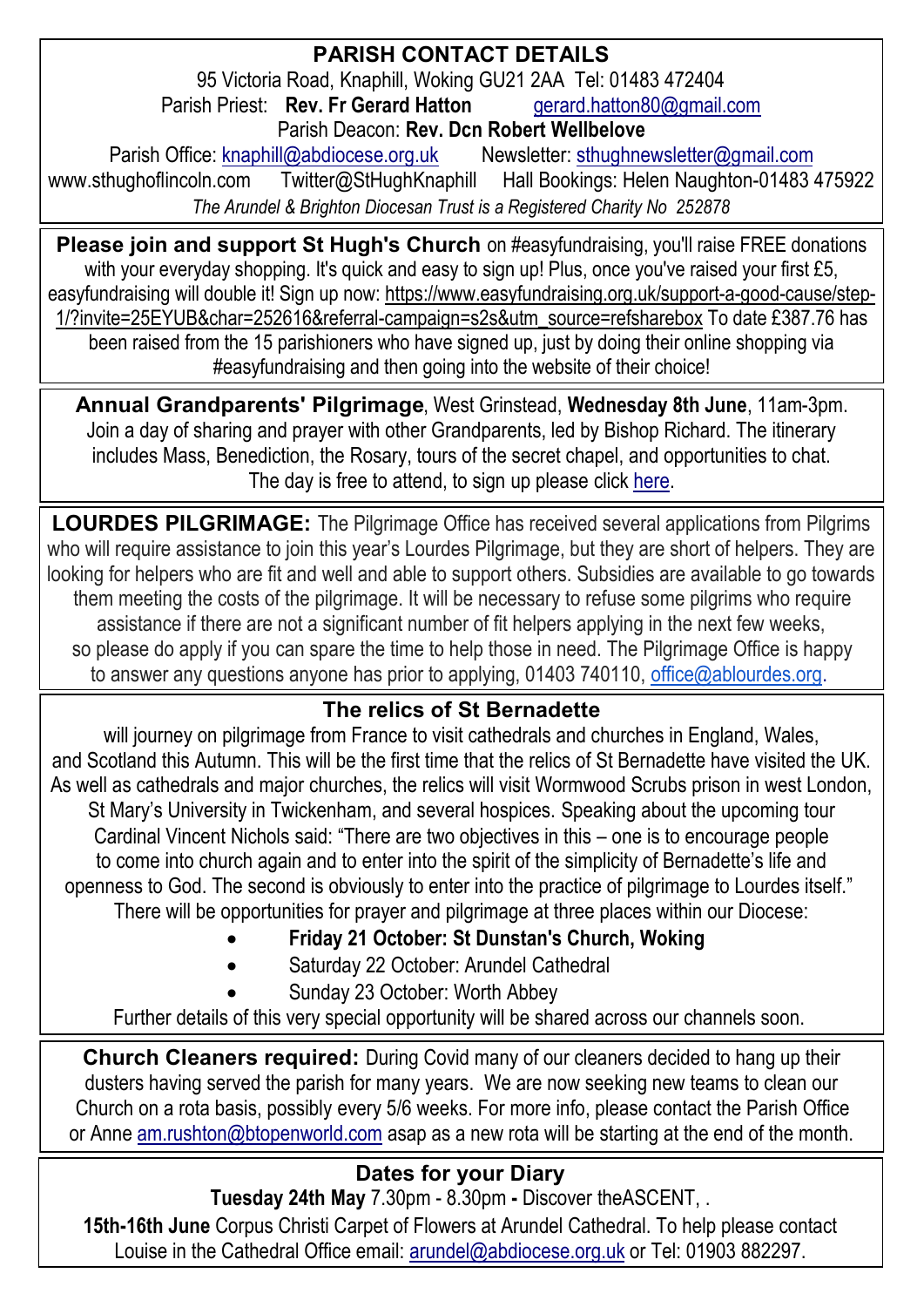### **Summer Fayre**

#### **Saturday 25 June at St Hugh's School, Five Oaks Close - 12 noon - 3.00pm**

We are getting excited about putting on the Summer Fayre once again after two years! As always, it is a joint venture between the Parish and School and is one of the main fundraising events in our calendar. However, we cannot do it without your assistance. We would welcome your help in the following areas:

- Manning a stall on a rota basis.
- BBQ help would be very welcome, again on a rota basis.
- Leaders Estate Agents have very kindly offered us £10 for each board displayed and we, therefore, need your help to reach the 25 board target. If you are happy to have a board in your front garden, please let us know asap! The board will be advertising the Summer Fayre and promoting their business.
- Gazebo loan need some extras around the field to keep everyone safe from the sun!
- Setting up and clearing away the former is particularly key to getting everything in place for the start of the Fayre. If you are available from 9.00am for an hour or so, or at the end of the Fayre, please come forward; we could really do with you!
- Matched Giving Many companies (M&S, High Street banks, Argos, Sainsbury's, BT, Thames Water and many, many more) support charities through a Matched Giving scheme. If you are an employee of a company that supports charities and you are willing to personally be involved in a stall at the Fayre (even for an hour) contact your HR department for further details; whatever monies the stall makes that you are part of your company will match it. Some companies may match the fundraising total for the event! You won't know unless you ask!
- Wanted sweets, soft toys, bottles, new and unwanted toys will be requested shortly.
- Advertising space in our programme is available. Do you have a business you want to promote? We can help!
- Grand Draw tickets will be on sale after all Masses next weekend.
- Cakes will be needed on the day!

#### If you can help with any of the above,

# please get in contact via Parish Office or Anne [am.rushton@btopenworld.com](mailto:am.rushton@btopenworld.com)

#### **Returning to Mass at Pentecost**

The Bishops of England and Wales have issued a statement about the restoration of the Sunday Obligation at Pentecost. "We thank God that this situation has now changed. The pressing challenges of the pandemic have lessened significantly. Most people have resumed the wide range of normal activities, no longer restricted by the previous Covid measures. We therefore believe that the reasons which have prevented Catholics from attending Mass on Sundays and Holy Days of Obligation no longer apply. We understand there will still be some members of our congregations who, for reasons of health, do not feel safe enough to return to Mass. It has always been the understanding of the Church that when the freedom of any Catholic to attend Mass in person is impeded for a serious reason, because of situations such as ill health, care for the sick or legitimate fear, this is not a breach of the Sunday Obligation."

**Helping Ukranian Refugees:** The Diocese continues to promote **CAFOD's Ukraine Appeal** to parishes and people wishing to give financially. You can give to CAFOD's Appeal [here.](https://cafod.org.uk/Give) You can access **Reset's website** at: [https://www.homesforukraine.org.uk](https://www.homesforukraine.org.uk/) with the site also available in Ukrainian. You can find out more about the Government's **Homes for Ukraine** initiative [here.](https://homesforukraine.campaign.gov.uk/) To find out about the **Family Scheme Visa** click on [this link.](https://www.gov.uk/guidance/apply-for-a-ukraine-family-scheme-visa)

**Prayers:** We offer our prayers for the people of Ukraine, for their safety and also for the people in Russia and an end to this devastating conflict. Keep also in your prayers the housebound, those who are in the Hospice and for those who are suffering and we commend them all to our Blessed Mother.